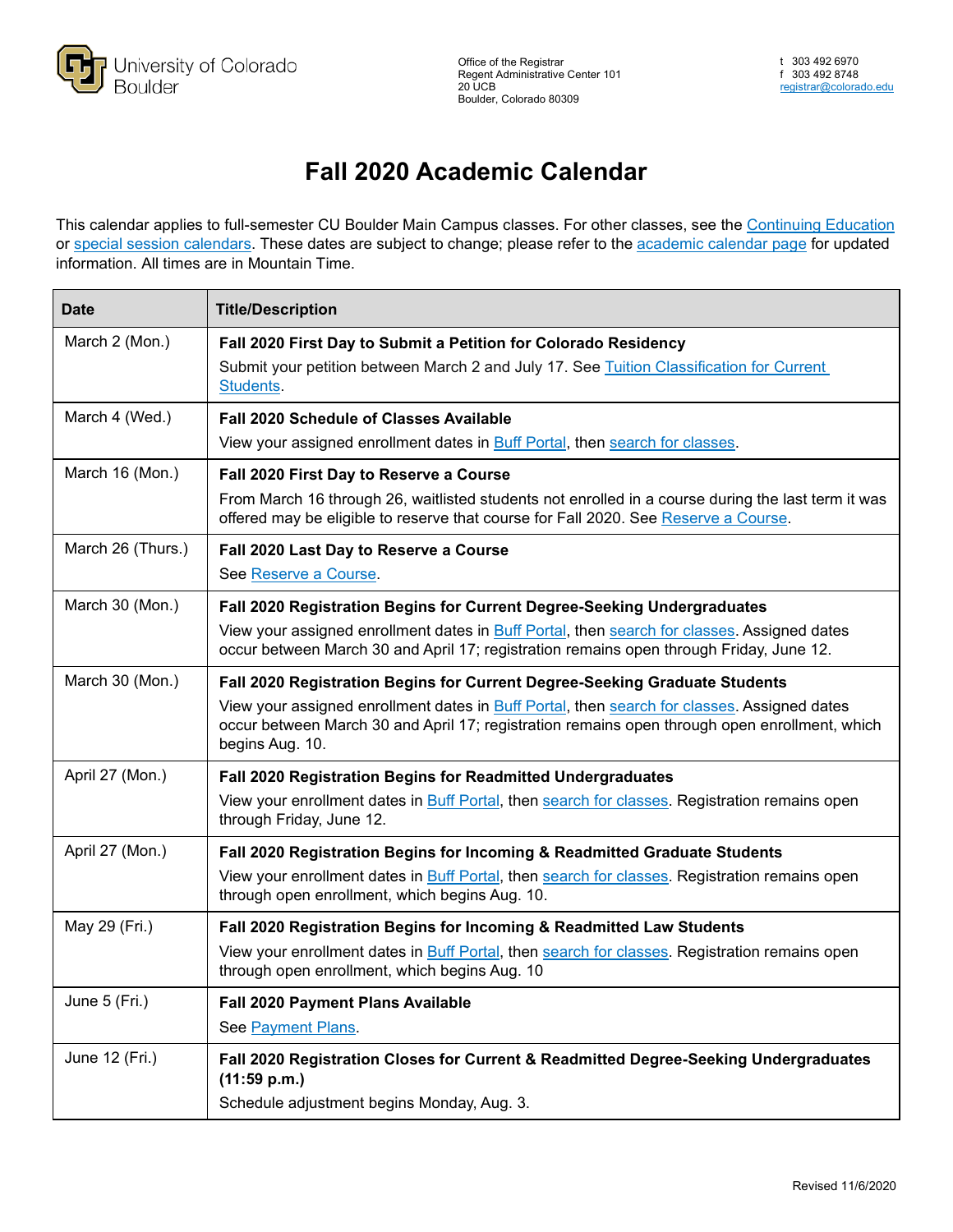| <b>Date</b>           | <b>Title/Description</b>                                                                                                                                                                                                                       |
|-----------------------|------------------------------------------------------------------------------------------------------------------------------------------------------------------------------------------------------------------------------------------------|
| July 16 (Thurs.)      | Fall 2020 Registration Begins for Incoming Fall Transfer & Summer-to-Fall Transfer                                                                                                                                                             |
|                       | Students (8 a.m.)<br>Registration remains open through open enrollment, which begins Aug. 10.                                                                                                                                                  |
| July 17 (Fri.)        | Fall 2020 Last Day to Submit a Petition for Colorado Residency (4:30 p.m.)                                                                                                                                                                     |
|                       | See Tuition Classification for Current Students.                                                                                                                                                                                               |
| <b>July 20 (Mon.)</b> | Fall 2020 Registration Begins for Incoming Fall First-Year Students (By Assignment)<br>New undergraduates are notified of registration procedures by the New Student & Family<br>Programs Office.                                              |
| <b>July 20 (Mon.)</b> | Fall 2020 Registration Begins for Incoming Summer-to-Fall First-Year Students (8:30 a.m.)<br>This two-day registration window ends at 4:30 p.m. on July 21.                                                                                    |
| July 21 (Tues.)       | Fall 2020 Registration Closes for Incoming Summer-to-Fall First-Year Students (4:30 p.m.)<br>Schedule adjustment begins Monday, Aug. 3.                                                                                                        |
| July 31 (Fri.)        | Fall 2020 Registration Closes for Incoming Fall First-Year Students<br>Schedule adjustment begins Monday, Aug. 3.                                                                                                                              |
| Aug. 3 (Mon.)         | Fall 2020 Schedule Adjustment Begins for Degree-Seeking Students (8 a.m.)<br>Registration remains open through open enrollment, which begins Aug. 10.                                                                                          |
| Aug. 10 (Mon.)        | Fall 2020 Open Enrollment Begins (12:01 a.m.)<br>All students can add or drop Main Campus classes through Buff Portal.                                                                                                                         |
| Aug. 10 (Mon.)        | Fall 2020 Registration Begins for ACCESS/Nondegree Students                                                                                                                                                                                    |
|                       | See ACCESS General Info.                                                                                                                                                                                                                       |
| Aug. 14 (Fri.)        | Fall 2020 Last Day to Withdraw from the Semester with 100% Refund (11:59 p.m.)                                                                                                                                                                 |
|                       | Through this date, continuing students who drop all Main Campus classes are eligible for a full<br>refund of their tuition, fees and confirmation deposit. See Withdraw from the Semester.                                                     |
| Aug. 17 (Mon.)        | Fall 2020 Last Day to Join a Waitlist for an In-Person or Hybrid In-Person Class (5 p.m.)                                                                                                                                                      |
|                       | After this date, in-person and hybrid-in person class waitlists will stop accepting new students to<br>allow instructors time to communicate with students about first-day attendance expectations. See<br><b>Waitlist for a Closed Class.</b> |
| Aug. 17 (Mon.)        | Fall 2020 Deadline to Set Up Direct Deposit                                                                                                                                                                                                    |
|                       | Students who have set up direct deposit by this date and are eligible for a financial aid refund will<br>receive it on or around Friday, Aug. 21. See Refunds.                                                                                 |
| Aug. 19 (Wed.)        | Fall 2020 Tuition & Fee Bills Are Available                                                                                                                                                                                                    |
|                       | Email notifications are sent to colorado.edu addresses and authorized payers. Payment is due<br>Saturday, Sept. 5. See Billing and Payments.                                                                                                   |
| Aug. 24 (Mon.)        | Fall 2020 Faculty & Staff Registration Opens                                                                                                                                                                                                   |
|                       | Register for a class no earlier than its first meeting day. See CU Boulder Tuition Assistance.                                                                                                                                                 |
| Aug. 24 (Mon.)        | Fall 2020 Classes Begin                                                                                                                                                                                                                        |
|                       | View your schedule in Buff Portal.                                                                                                                                                                                                             |
| Aug. 24 (Mon.)        | Fall 2020 Last Day to Submit Private Scholarship Checks without Late/Service Charges<br>(5 p.m.)                                                                                                                                               |
|                       | Submit checks to the Office of Financial Aid. See Sending in Your Scholarship Money.                                                                                                                                                           |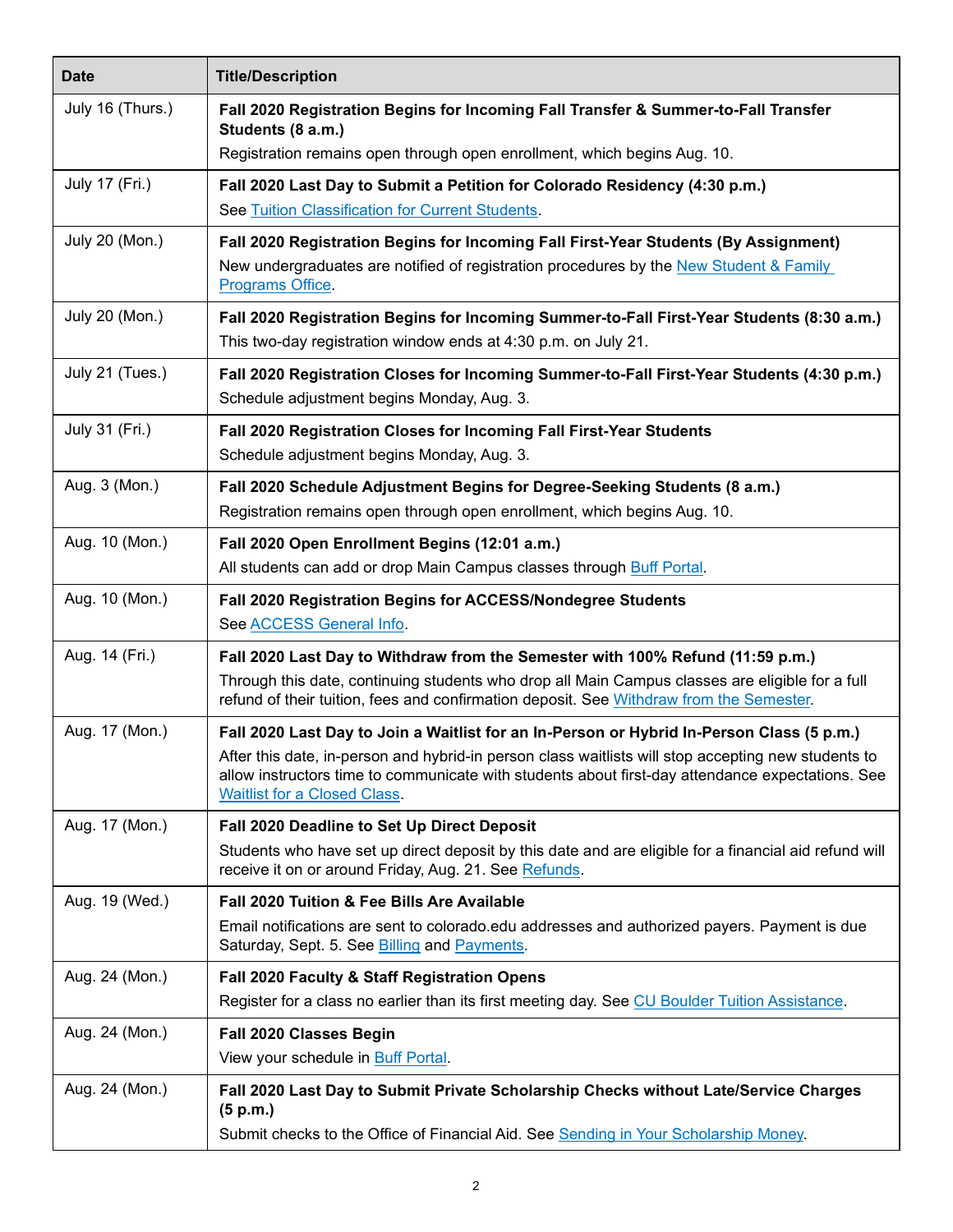| <b>Date</b>     | <b>Title/Description</b>                                                                                                                                                                                                                                                                                                                       |
|-----------------|------------------------------------------------------------------------------------------------------------------------------------------------------------------------------------------------------------------------------------------------------------------------------------------------------------------------------------------------|
| Sept. 2 (Wed.)  | Fall 2020 Last Day to Add a Class (11:59 p.m.)<br>See Add a Class.                                                                                                                                                                                                                                                                             |
| Sept. 2 (Wed.)  | Fall 2020 Last Day to Join a Waitlist for a Remote, Online or Hybrid Remote/Online Class<br>(11:59 p.m.)                                                                                                                                                                                                                                       |
|                 | The last day to join a waitlist for an in-person or hybrid in-person class was Aug. 17. See Waitlist<br>for a Closed Class.                                                                                                                                                                                                                    |
| Sept. 2 (Wed.)  | Fall 2020 Last Day to Be Automatically Enrolled from a Waitlist (11:59 p.m.)<br>From Sept. 3 through 11, waitlisted students may be enrolled manually by the department                                                                                                                                                                        |
|                 | offering the class. On Sept. 11, waitlists are canceled and waitlisted students lose access to<br>class materials and Canvas. See Waitlist for a Closed Class.                                                                                                                                                                                 |
| Sept. 4 (Fri.)  | Fall 2020 Last Day to Enroll in a Payment Plan (11:59 p.m.)<br>See Payment Plans.                                                                                                                                                                                                                                                              |
|                 |                                                                                                                                                                                                                                                                                                                                                |
| Sept. 5 (Sat.)  | Fall 2020 Tuition & Fees Payment Due (11:59 p.m.)<br>Payment is due in full unless you are enrolled in a payment plan. See Billing and Payments.                                                                                                                                                                                               |
| Sept. 7 (Mon.)  | Labor Day Holiday (No Classes; University Closed)                                                                                                                                                                                                                                                                                              |
| Sept. 9 (Wed.)  | Fall 2020 Last Day to Drop a Class without Tuition/Fee Charges & without a W Grade<br>(11:59 p.m.)                                                                                                                                                                                                                                             |
|                 | After this date, students who drop a Main Campus class but remain enrolled in the semester are<br>required to pay 100 percent of tuition and fees (no refund), and a W grade is posted to their<br>transcript. See Drop a Class.                                                                                                               |
| Sept. 9 (Wed.)  | Fall 2020 Last Day to Withdraw from the Semester without Tuition Charges & without W<br>Grades; \$200 Fee Applies (11:59 p.m.)                                                                                                                                                                                                                 |
|                 | From Aug. 15 through Sept. 9, continuing students are required to pay a \$200 withdrawal fee if<br>they drop all Main Campus classes. Students who withdraw on or after the first day of classes<br>may be required to refund or repay unearned financial aid. See Withdraw from the Semester and<br>Return to Title IV Funds & Refund Policy. |
| Sept. 11 (Fri.) | Fall 2020 Last Day to Submit Required Immunization Forms (5 p.m.)<br>Failure to comply results in a \$25 fee and a registration hold. See New Student Requirements.                                                                                                                                                                            |
| Sept. 11 (Fri.) | Fall 2020 Last Day to Select or Waive Health Insurance (11:59 p.m.)<br>See Health Insurance Requirement.                                                                                                                                                                                                                                       |
| Sept. 11 (Fri.) | Fall 2020 Last Day to Change Variable Credit Hours & No-Credit Status (11:59 p.m.)<br>See Edit Your Class Options.                                                                                                                                                                                                                             |
| Sept. 11 (Fri.) | Fall 2020 Last Day for Non-Enrolled Students to Register without a \$100 Late Fee<br>(11:59 p.m.)                                                                                                                                                                                                                                              |
|                 | See Register for Classes.                                                                                                                                                                                                                                                                                                                      |
| Sept. 14 (Mon.) | <b>Fall 2020 Waitlists Are Canceled</b>                                                                                                                                                                                                                                                                                                        |
|                 | Waitlists are canceled and students on the waitlist lose access to class materials. See Waitlist for<br>a Closed Class.                                                                                                                                                                                                                        |
| Sept. 14 (Mon.) | Fall 2020 Courses Post to Transcripts (5 p.m.)                                                                                                                                                                                                                                                                                                 |
|                 | Transcripts with courses posted are available for order.                                                                                                                                                                                                                                                                                       |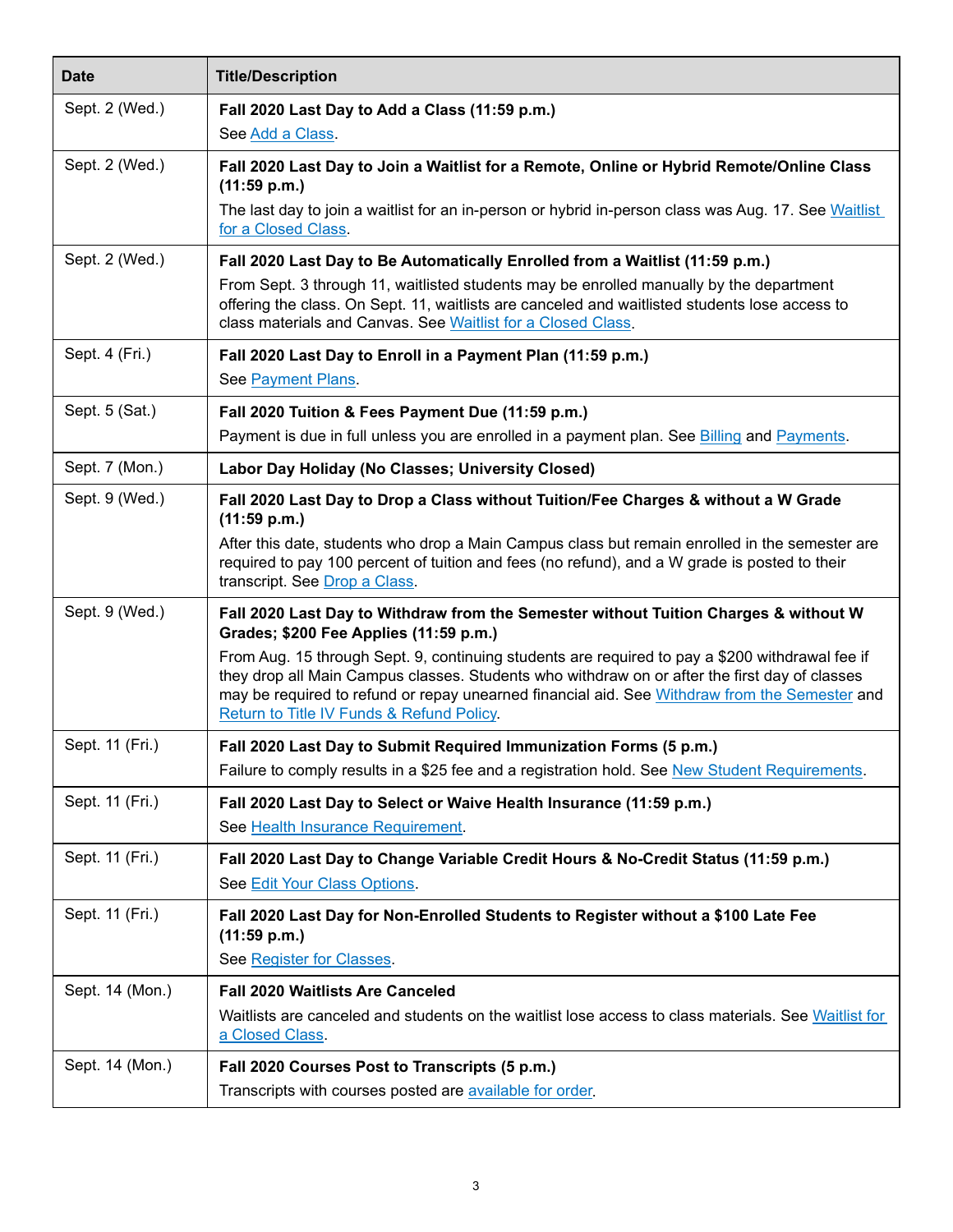| <b>Date</b>      | <b>Title/Description</b>                                                                                                                                                                                                                                                                                                                                                                                                                                    |
|------------------|-------------------------------------------------------------------------------------------------------------------------------------------------------------------------------------------------------------------------------------------------------------------------------------------------------------------------------------------------------------------------------------------------------------------------------------------------------------|
| Sept. 29 (Tues.) | Fall 2020 Last Day to Withdraw from the Semester with 40% Tuition Assessment & W<br>Grades (11:59 p.m.)<br>From Sept. 10 through Sept. 29 (postponed from Sept. 23), students who drop all Main Campus<br>classes are required to pay 40 percent of tuition and fees (60 percent refund) and refund or<br>repay unearned financial aid. W grades are posted to transcripts. See Withdraw from the<br>Semester and Return to Title IV Funds & Refund Policy. |
| Sept. 30 (Wed.)  | Fall 2020 Last Day to Submit Selective Service Form before Registration Hold Applied<br>(11:59 p.m.)<br>See Register with Selective Service.                                                                                                                                                                                                                                                                                                                |
| Oct. 1 (Thurs.)  | Winter & Spring 2021 First Day to Submit a Petition for Colorado Residency<br>Submit your petition between Oct. 1 and Dec. 18. See Tuition Classification for Current Students.                                                                                                                                                                                                                                                                             |
| Oct. 1 (Thurs.)  | Fall 2020 Last Day for Undergraduate BAM Students to Submit a Master's Continuation<br>Form (11:59 p.m.)<br>Undergraduate BAM students are also encouraged to apply to graduate by this date. See Pursue<br><b>BAM or Concurrent Degrees.</b>                                                                                                                                                                                                               |
| Oct. 5 (Mon.)    | Fall 2020 Payment Due (11:59 p.m.)<br>Payment for new or unpaid charges is due. See Billing and Payments.                                                                                                                                                                                                                                                                                                                                                   |
| Oct. 7 (Wed.)    | Fall 2020 Last Day to Withdraw from the Semester with 60% Tuition Assessment & W<br>Grades (11:59 p.m.)<br>From Sept. 30 through Oct. 7, students who drop all Main Campus classes are required to pay<br>60 percent of tuition and fees (40 percent refund) and refund or repay unearned financial aid. W<br>grades are posted to transcripts. See Withdraw from the Semester and Return to Title IV Funds<br>& Refund Policy.                             |
| Oct. 19 (Mon.)   | Spring 2021 Assigned Enrollment Dates Post for Current Degree-Seeking Students<br>View your assigned enrollment dates in Buff Portal. The Spring 2021 schedule of classes is<br>available starting Monday, Nov. 2.                                                                                                                                                                                                                                          |
| Oct. 30 (Fri.)   | Fall 2020 Last Day to Change Your Final Exam Schedule<br>Last day to make arrangements with your instructor(s) if you have three or more final exams on<br>the same day or two final exams scheduled to meet at the same time. See Final Exam<br>Schedules.                                                                                                                                                                                                 |
| Oct. 30 (Fri.)   | Fall 2020 Last Day to Drop a Class (11:59 p.m.)<br>After Sept. 9, students who drop a Main Campus class but remain enrolled in the semester are<br>required to pay 100 percent of tuition and fees (no refund), and a W grade is posted to their<br>transcript. See Drop a Class.                                                                                                                                                                           |
| Oct. 30 (Fri.)   | Fall 2020 Last Day to Submit or Cancel a Grade Replacement Request (11:59 p.m.)<br>See Retake a Course for Grade Replacement.                                                                                                                                                                                                                                                                                                                               |
| Oct. 30 (Fri.)   | Fall 2020 Last Day to Change Pass/Fail Grade Mode (11:59 p.m.)<br>Change your grade mode for a student-option class through Buff Portal. See Edit Your Class<br>Options.                                                                                                                                                                                                                                                                                    |
| Nov. 1 (Sun.)    | Fall 2020 Last Day for MBA, Law & Graduate Students to Submit, Update or Cancel a<br>Graduation Application (11:59 p.m.)<br>See Graduation & Commencement.                                                                                                                                                                                                                                                                                                  |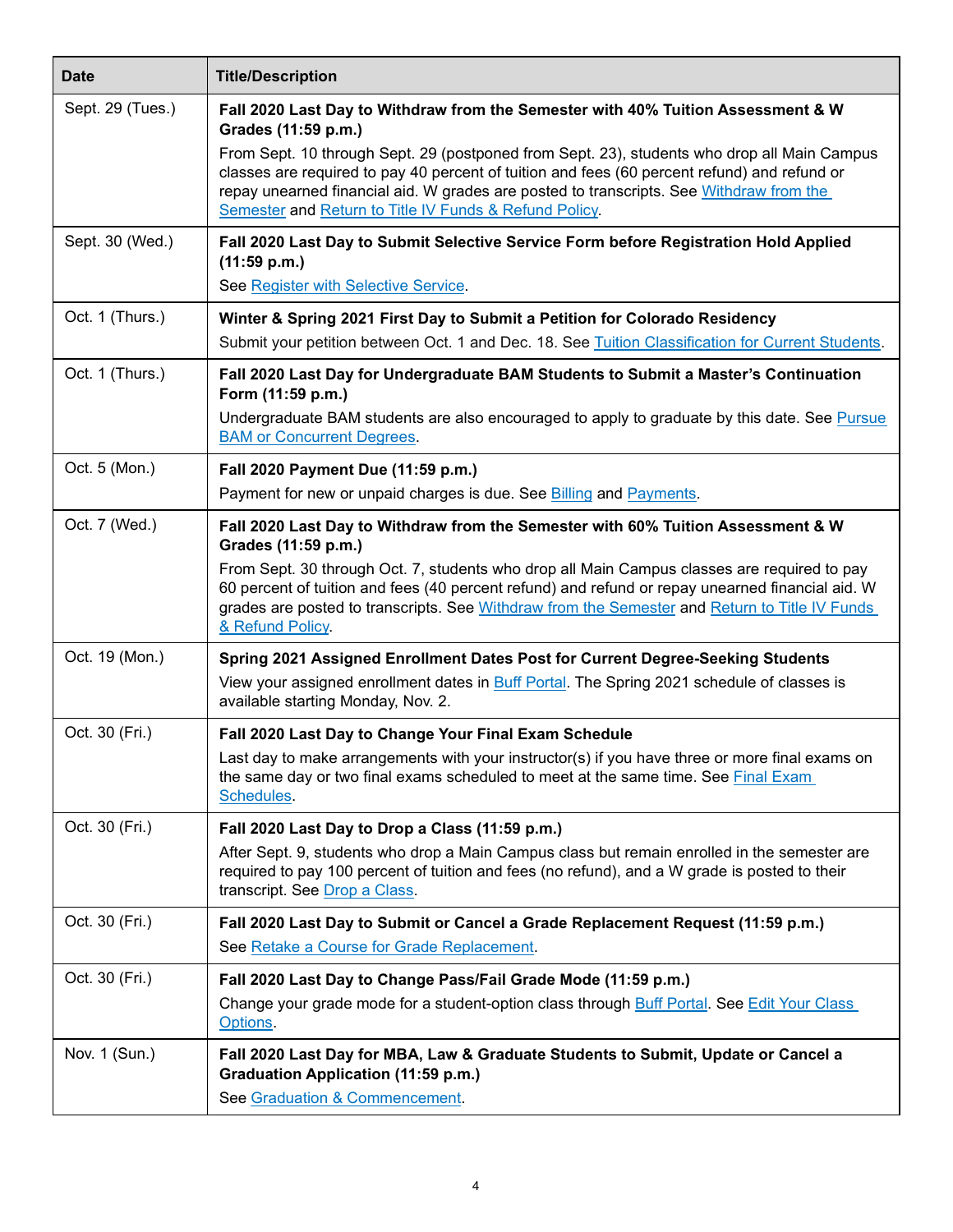| <b>Date</b>                            | <b>Title/Description</b>                                                                                                                                                                                                                                                                  |
|----------------------------------------|-------------------------------------------------------------------------------------------------------------------------------------------------------------------------------------------------------------------------------------------------------------------------------------------|
| Nov. 2 (Mon.)                          | Spring 2021 Schedule of Classes Available                                                                                                                                                                                                                                                 |
|                                        | View your assigned Main Campus enrollment dates in <b>Buff Portal</b> , then search for classes.                                                                                                                                                                                          |
| Nov. 2 (Mon.)                          | Spring 2021 First Day to Reserve a Course                                                                                                                                                                                                                                                 |
|                                        | From Nov. 2 through Nov. 6, waitlisted students not enrolled in a course during the last term it<br>was offered may be eligible to reserve that course for Spring 2021. See Reserve a Course.                                                                                             |
| Nov. 5 (Thurs.)                        | Fall 2020 Payment Due (11:59 p.m.)<br>Payment for new or unpaid charges is due. See <b>Billing and Payments</b> .                                                                                                                                                                         |
| Nov. 6 (Fri.)                          | Spring 2021 Last Day to Reserve a Course (5 p.m.)<br>See Reserve a Course.                                                                                                                                                                                                                |
| Nov. 9 (Mon.)                          | Spring 2021 Registration Begins for Current Degree-Seeking Students                                                                                                                                                                                                                       |
|                                        | View your assigned enrollment dates in Buff Portal, then search for classes. Students may enroll<br>in Main Campus and/or Continuing Education classes. Assigned dates occur between Nov. 9 and<br>Dec. 3; registration remains open through open enrollment, which begins Jan. 11, 2021. |
| Nov. 26 (Thurs.) $-$<br>Nov. 27 (Fri.) | <b>Shortened Fall Break &amp; Thanksgiving Holiday (No Classes; University Closed)</b>                                                                                                                                                                                                    |
| Dec. 5 (Sat.)                          | Fall 2020 Payment Due (11:59 p.m.)                                                                                                                                                                                                                                                        |
|                                        | Payment for new or unpaid charges is due. See Billing and Payments.                                                                                                                                                                                                                       |
| Dec. 7 (Mon.)                          | Spring 2021 Registration Begins for New & Readmitted Students                                                                                                                                                                                                                             |
|                                        | View your enrollment dates in Buff Portal, then search for classes. Registration remains open<br>through open enrollment, which begins Jan. 11, 2021.                                                                                                                                     |
| Dec. 7 (Mon.)                          | <b>Spring 2021 Payment Plans Available</b>                                                                                                                                                                                                                                                |
|                                        | See Payment Plans.                                                                                                                                                                                                                                                                        |
| Dec. 7 (Mon.)                          | Fall 2020 Last Day of Classes                                                                                                                                                                                                                                                             |
| Dec. 7 (Mon.)                          | Fall 2020 Last Day to Apply for COF or Submit a COF Lifetime Limit Extension Request<br>(5 p.m.)                                                                                                                                                                                          |
|                                        | See College Opportunity Fund (COF).                                                                                                                                                                                                                                                       |
| Dec. 7 (Mon.)                          | Fall 2020 Last Day to Apply for a Graduate Leave of Absence (5 p.m.)<br>See Leave of Absence.                                                                                                                                                                                             |
| Dec. 7 (Mon.)                          | Fall 2020 Last Day to Withdraw from the Semester (11:59 p.m.)                                                                                                                                                                                                                             |
|                                        | After Oct. 7, students who drop all Main Campus classes are required to pay 100 percent of<br>tuition and fees (no refund), and W grades are posted to transcripts.                                                                                                                       |
|                                        | After Oct. 29, environment, law, music and MBA students require their dean's approval to<br>withdraw. See Withdraw from the Semester.                                                                                                                                                     |
| Dec. 7 (Mon.)                          | Fall 2020 Last Day for Undergraduates to Submit, Update or Cancel a Graduation<br>Application (11:59 p.m.)                                                                                                                                                                                |
|                                        | See Graduation & Commencement.                                                                                                                                                                                                                                                            |
| Dec. 8 (Tues.)                         | Fall 2020 Reading Day (No Classes; No Exams)                                                                                                                                                                                                                                              |
| Dec. 9 (Wed.)                          | Fall 2020 First Day of Final Exams (1:30 p.m.)                                                                                                                                                                                                                                            |
|                                        | On Sunday, Dec. 13, finals run from 1:30 to 10 p.m. See Buff Portal or Final Exam Schedules.                                                                                                                                                                                              |
| Dec. 13 (Sun.)                         | Fall 2020 Last Day of Final Exams                                                                                                                                                                                                                                                         |